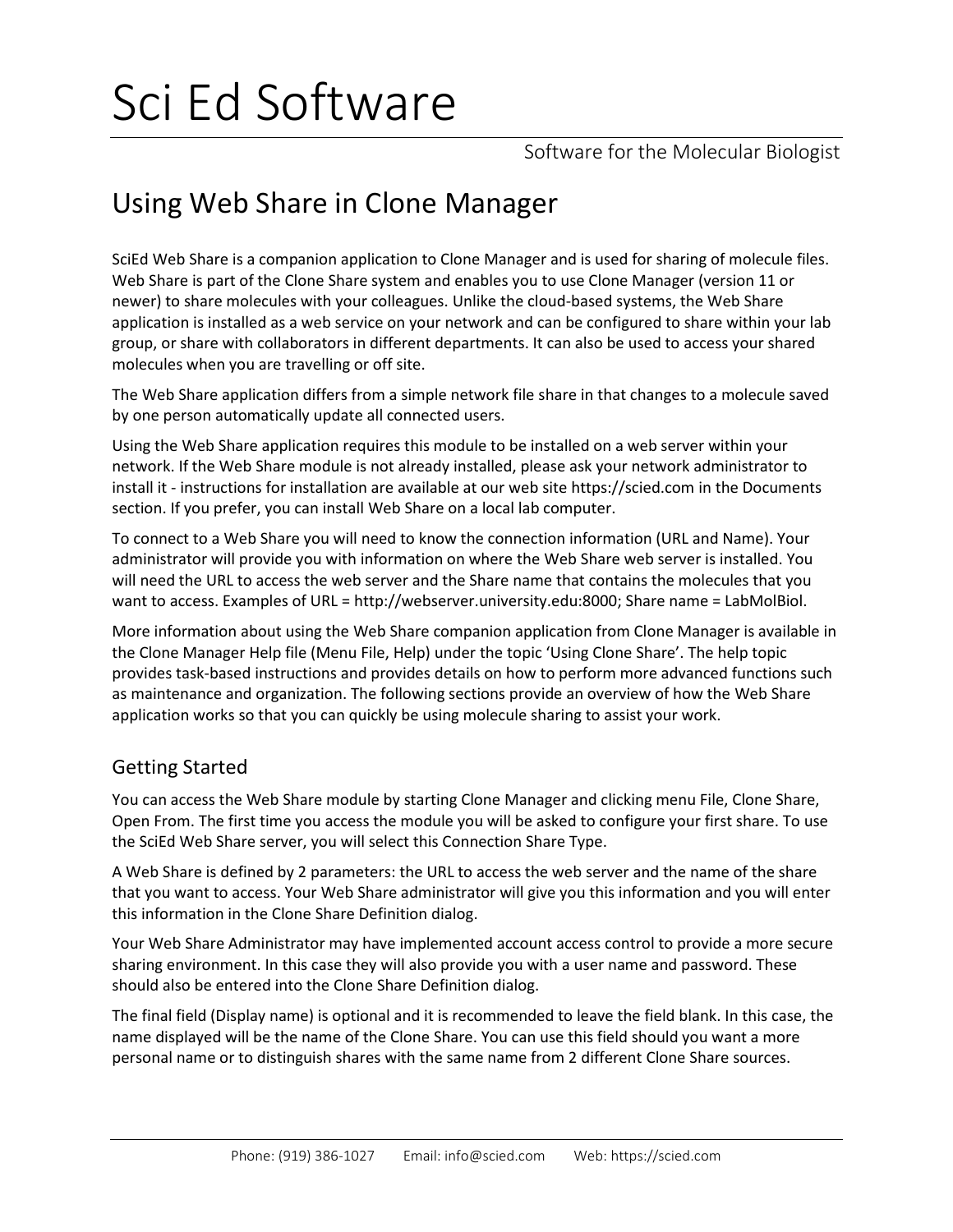# Clone Shares Dialog

The dialog consists of 4 areas.

Toolbar buttons: Add, Edit, Remove, Move Up and Move Down. These buttons are used to manage the available Clone Shares. Use the Add button to add an additional Clone Share. The Edit button will show you the current definition of the share and optionally allow you to make any changes. The Remove button will remove the selected share. Note that removing a share does not delete the molecules contained in the share but only removes your access to those molecules. Move Up and Down allow you to reorder the list of available shares so that your most used shares are at the top and easiest to use.

Bottom panel: contains action buttons but is also used to display any error messages that may occur. For example, you will see an error message if you attempt to save a molecule to a place where you do not have permission to write.

Left panel tree display: shows the shares that are available to use. You can add shares by clicking the toolbar Add button. Use the other toolbar buttons to make any changes to the display. You can also right click an item in the tree display to add a folder (see Advanced options, below) which allows you to organize your molecules into categories.

Right panel list display: shows the list of folders and molecules available in the Clone Share selected in the left panel tree display. If you have more than one share defined then you can click the node in the left panel tree display to select which one you want to use and the contents of that share will appear in the right panel list.

To load a molecule, click on the icon for the molecule. Note that the label is a short descriptive name for the molecule and is used to enable you to know which molecule to select – it may not be the actual or official name of the molecule that will display on graphic maps and Clone Manager windows.

You, or your administrator, may organize your molecules into folder collections to facilitate finding molecules related to a specific purpose. In this case, the right panel list will also show folder icons. Clicking a folder icon will open that folder and show you its contents. The left panel tree will also show you the hierarchy of opened folders so that you can quickly return to a higher level if needed.

#### Saving to Clone Share

To save a molecule to a Clone Share you need to have permission to write to that share. If you see the error message 'Write not permitted' then you should contact your administrator so that they can give you the required access permission.

To save the active molecule to a Clone Share, click menu File, Clone Share, Save to. If necessary, use the left and right panels to navigate to where you want to save your molecule. The bottom panel contains a data entry box with the label that will be used to save your molecule. This label will default to the actual name of the molecule but you can change it if you want to save several versions of the same molecule. Note that this label is only used for display within the Clone Share dialog and does not change the actual name of the molecule as it will be displayed within Clone Manager. It is a good idea to use a short name. Long names will be truncated in the display but you can see the full name by hovering your mouse over the item.